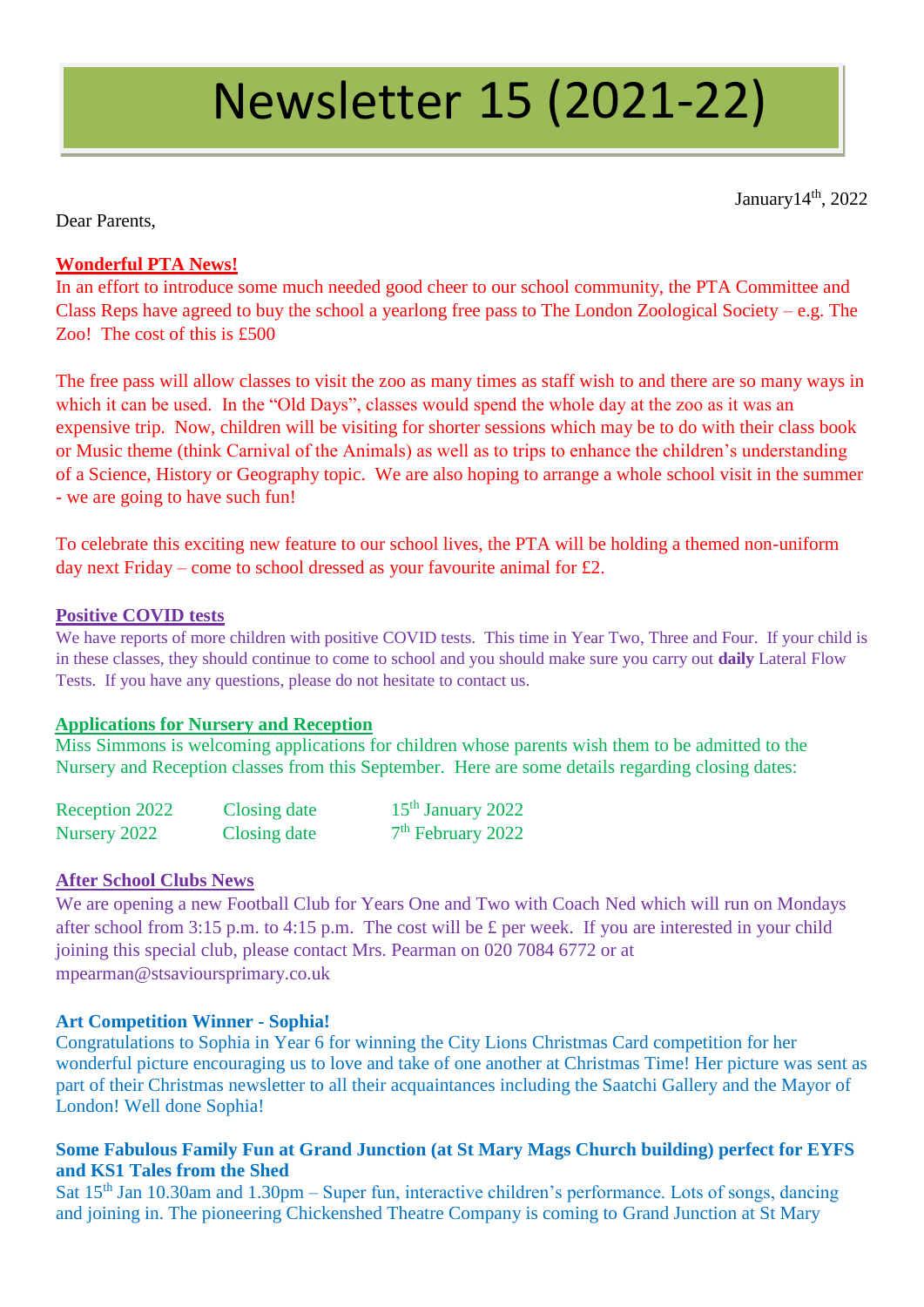Magdalene's! BARGAIN: Only £6 for the whole family to attend. Perfect for ages 0-7. Book now - <https://grandjunction.org.uk/product/tales-from-the-shed/>

#### **An Amazing Bollywood Dance workshop with Mohit Mathur**

On Thursday, KS2 children all enjoyed a very lively and fun Bollywood Dance class with one of Delhi's top Bollywood choreographers - Mohit Mathur. It was joyous to see everyone really joining in and learning new moves. Ask your children about it, I'm sure they can show you some of their newly acquired dance skills!



#### **Mohit's new show at Riverside Studios 3-5th February**

Appropriate for Year 6+ (some grown up themes about life in India under the British Raj), Mohit is performing his new theatre dance show 'Samaadhi' at Riverside Studios in Hammersmith.

Tickets can be booked here: **<https://riversidestudios.co.uk/see-and-do/samaadhi-bitesize-16106/>**

Club Origami - Sat 5<sup>th</sup> Feb 10.30am and 1.30pm – Beautiful dance show, Club Origami created by South East dance is coming to Grand Junction at St Mary Magdalene's. Interactive, immersive dance show perfect for little ones age 0-7. Only £6 for the whole family to attend. Book now - <https://grandjunction.org.uk/product/club-origami/>

**Come Grow With Us** – Half term fun for age 3-7 year olds and their families! Book onto our free half term offering – Tues  $15<sup>th</sup>$  and Weds  $16<sup>th</sup>$  Feb 10am – 1pm. Three workshops – art, growing and storytelling focussed on nature and wellbeing. Book now <https://grandjunction.org.uk/product/come-grow-with-us/>

# **Stars of the Week**

**Nursery**: Gabriel is star of the week for being such a kind and caring member of the class. He is always excited to try every activity and does so with great enthusiasm. He is polite and friendly and sets a great example. Well done, Gabriel

**Reception:** Congratulations, Alana, you are our Star of the Week! You always try your hardest and listen wonderfully during our carpet sessions and put amazing efforts into your phonics sounds and writing. Keep up the great work!

**Year One**: Alfie is our Star of the Week! We were blown away by his imaginative ideas in English and his knowledge of the United Kingdom in Geography. In Maths, he made a mistake when he answered a question the first time, but then he found his mistake and wanted to try again. Well done Alfie! You truly deserve to be the Star of the Week.